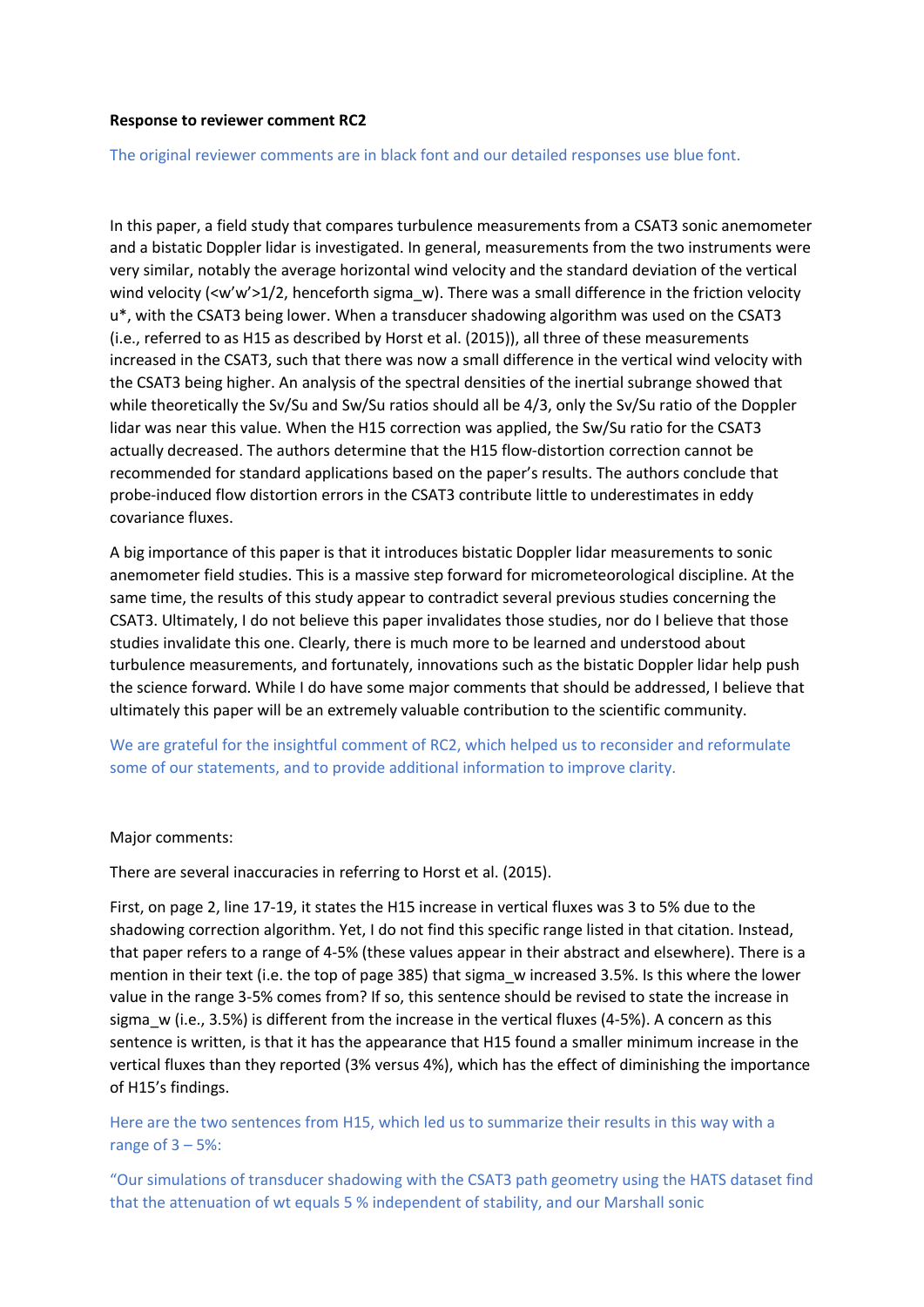intercomparison data suggest averaged over all wind directions an attenuation of 3–4 % averaged over 6 months of data."

However, we agree with RC2 that it is better to quote the range given in the abstract, which is 4-5%, and we corrected this in the revised manuscript.

As an extension to this, Frank et al. (2016a) calculated the increase of vertical fluxes by applying shadowing correction to a CSAT3 for a more robust set of field sites and found this ranged between 4.5-6.8% (note, these calculations were based on the original Kaimal (1979) piecewise formulation for the shadowing correction and not the Wyngaard and Zhang (1985) sinusoidal formulation that is used in H15, which in Figure 11d in Frank et al. (2016a) is demonstrated to be ~+0.6% higher).

### Thanks for this additional information.

Second, the description of the reference measurement used by H15, i.e., the ATI K-probe, and its correction of 1.05 for the w measurement on page 10, lines 22-26 is incorrect. While I could not deduce the exact amount of correction applied to the K-probe data in H15, it is not possible that all w-measurements are multiplied by a fixed 1.05, or even an average value of 1.05. In Frank et al. (2016b), in which Applied Technologies (i.e. ATI) were co-authors, the specific correction for the ATI K-probe is given as a function of angle of attack. In that paper the average increase in w measurements at a Wyoming field site was ~2% (i.e., as demonstrated by the increase in the sigma\_w relative difference from +1% to +3% from Tables 2 and 3). By stating that the ATI-K has a fixed w correction of 1.05, instead of a variable correction that averages ~2%, the reader is misled to believethat the K-probe reference in H15 is fundamentally flawed, and by extension that the findings of H15 could be fundamentally flawed.

Thanks for this important information. The effect of the ATI-K probe's flow distortion correction was not clearly stated in H15 and we had relied on third party information. We changed the corresponding sentence in the revised manuscript accordingly:

*"H15 used an ATI K-probe sonic anemometer as reference instrument, which they assumed to be more accurate because of its orthogonal transducer array. However, the measurements by this instrument are also corrected for flow-distortion effects by a variable factor of 1.02 on average for wmeasurements, and this wind-tunnel based correction factor might not be applicable in the turbulent free atmosphere."*

Please note that even H15 state in the last paragraph of their conclusion section that it is a shortcoming of their study to use another sonic anemometer as reference:

"The principal shortcoming of our research is the dependence of the results on a comparison between sonics … Thus the supporting evidence for our proposed correction is somewhat indirect and incomplete. We have assumed that vertical velocity measurements made with a dedicated vertical path, such as with the ATI-K sonic, are a valid reference standard for the CSAT3 measurements."

Moreover, in this study at hand, we followed the call to action of H15 at the end of their conclusion section:

"The ideal evidence for our proposal would be a comparison of sonic anemometer measurements to a reference that is free from flow distortion. One promising technique is that employed by Dellwik et al. (2015), who made simultaneous velocity measurements with a CSAT3 and with a threecomponent Doppler lidar system"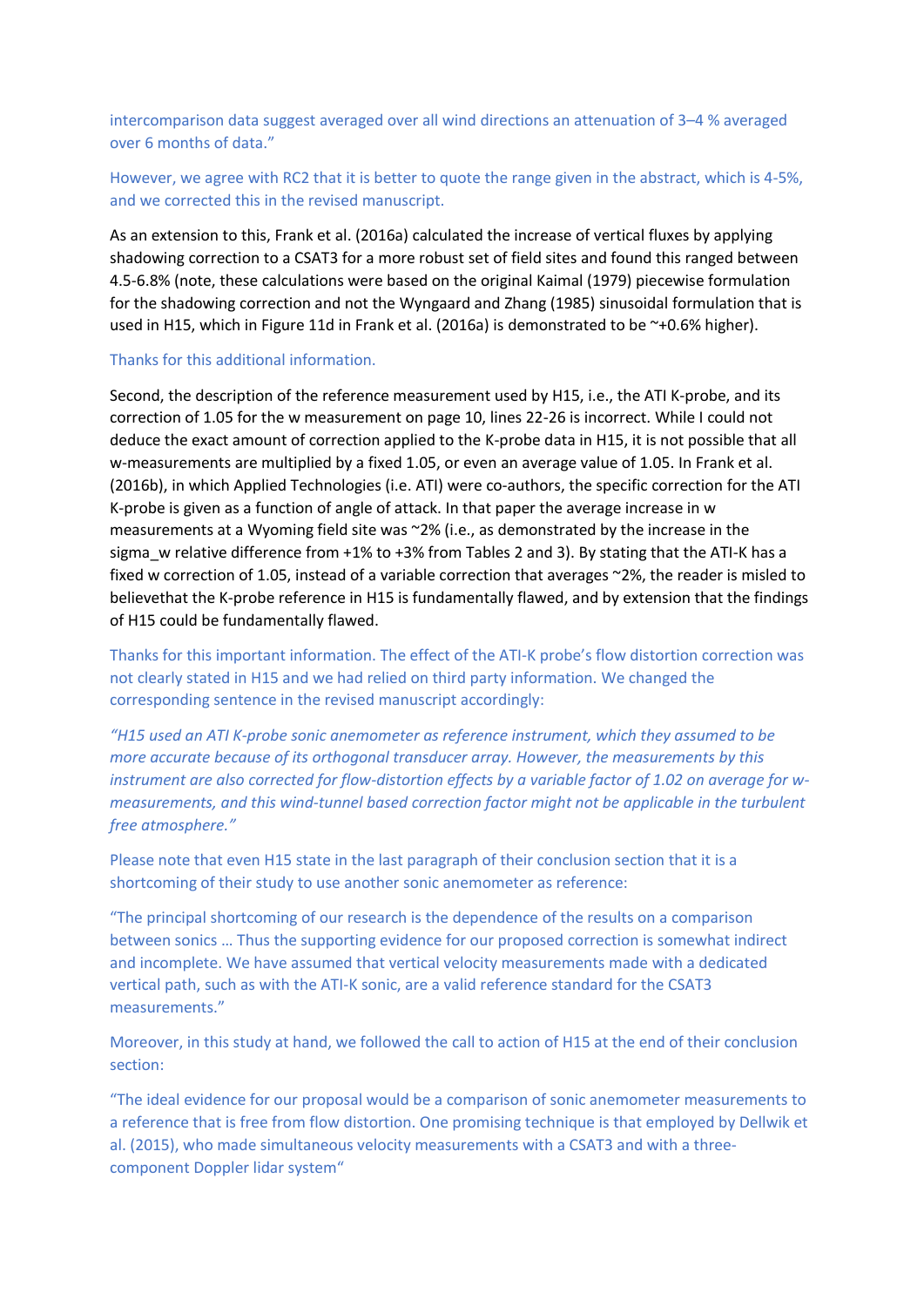I find it troubling that in this paper the results of Huq et al. (2017) are both confirmed (i.e., page 12, line 15-17) and also condemned (page 15, lines 15-18).

Indeed, the results of this study indicate that the qualitative finding of an azimuth dependence of the CSAT3 error is confirmed (which has also already been found by Grare et al.), but quantitative magnitude of the underestimation for sigma\_w is obviously overestimated by Huq et al. (2017). We base this assessment on the assumption that the flow-distortion free measurements of the PTB lidar in real-world turbulence are more reliable as a reference than the numerical simulations with fluctuating but not fully turbulent inflow.

I disagree with the question of validity on the Frank et al. (2016b) experiment on page 2, lines 5-7, that rotated instruments would have half the resolution which could invalidate the findings. The CSAT3 manual does specify the resolution as 0.001 m/s resolution for u and v measurements and 0.0005 m/s for w measurements (i.e., a higher resolution w-measurment). In Frank et al. (2016b) the most significant finding for the 90° rotated CSAT3 anemometers is listed in table 6, which tests that a hypothesis supporting the need for transducer shadowing would cause a -5% change in sigma\_v while there would be no change in sigma\_w. The observations of a -11% change in sigma\_v and 0% change in sigma w were somewhat consistent with this hypothesis. One interpretation of these results regarding measurement resolution is that the important observation that that sigma\_v decreased with the 90° rotated CSAT3 anemometers was conducted with the original wmeasurement path which has the higher resolution. While the authors of Frank et al. (2016b) have received criticism for their experimental design, they are unsure how issues relating to measurement resolution could invalidate their results.

# We agree with RC2 that this was not a good argument, and this statement has been removed in the revised version.

The range of the results from Peña et al. (2019) appear to be misstated on page 14, line 14-16. While the values of Fv/Fu of 1.32 and 1.34 do appear in their Table 2 for the Riso and Norrekaer Enge site under CSAT3/no-correction and the value of Fw/Fu of 1.13 appears for the Riso under CSAT3/nocorrection, the value they list for Norrekaer Enge site for CSAT3/no-correction is listed as 1.07 and not 1.06.

### Thanks, we corrected this typo and replaced the 1.06 by 1.07.

While I admittedly am new to the concept of bistatic Doppler lidar, I believe that some caution should be used before it is accepted as an unbiased control or reference measurement. First, as illustrated by the measurement volume of 2mm in horizontal diameter versus 50 mm in vertical height, this instrument clearly treats the horizontal and vertical dimensions differently. Beyond the size of the measurement volume, I assume that there is a non-orthogonal to orthogonal conversion between the measurements along the three receiving unit axes that computes the vertical measurement differently from the horizontal measurements (i.e., similar to how the CSAT3 calculates orthogonal components as described on page 4, lines 6-8). I am also troubled by Figure 7, where the spectral for the PTB lidar w measurement is clearly differently than either the u or v in the region of the inertial subrange (i.e., it is concave down while the others are ramping up). Perhaps I am not alone in questioning the use of a nonorthogonal instrument that treats the vertical dimension differently to test another non-orthogonal instrument that treats the vertical dimension differently in order to determine if there are any errors with the vertical measurement. One improvement to help address this is to present the results of the other dimensions, i.e., sigma u, sigma w, etc. A second improvement that could only be achieved with a new field deployment would be to collect data with the Doppler lidar focused within the CSAT3 measurement volume as well as outside of it. I once saw Tom Horst give a talk that did this with another Doppler lidar and CSAT3 study, and I recall he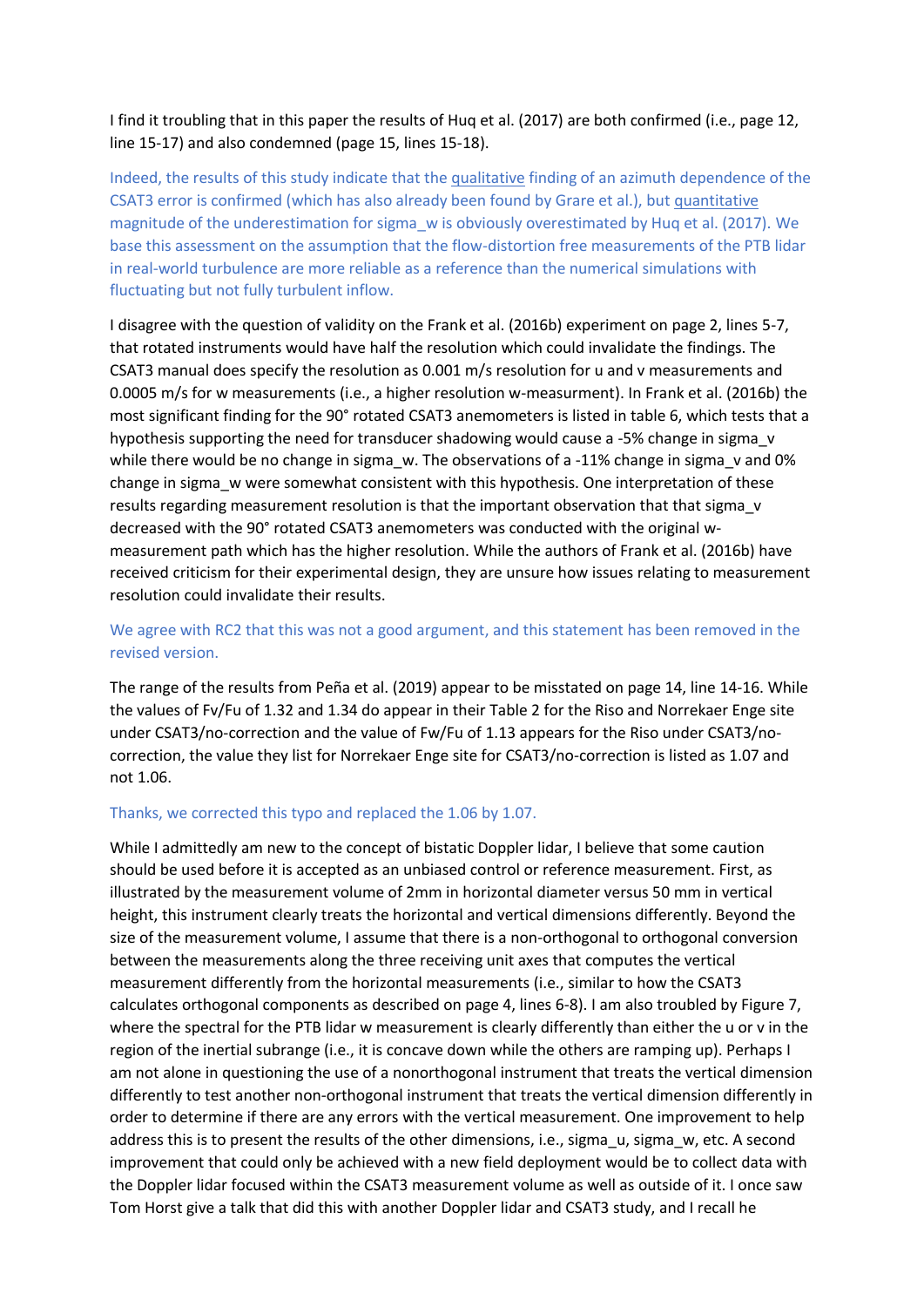believed that there was a detectable difference when the lidar was focused within the path. Regardless, on page 2, line 30, it is stated that this study "eliminates the limitations" of previous studies that lacked an accurate standard. A more conservative statement is that this study seeks to improve on those limitations.

Thanks, we reformulated this statement in a more conservative way, saying now that this study seeks to overcome the limitations. We also considered measuring with the lidar within the measurement volume of the sonic anemometer, but we realized that measurements in the nearby undisturbed flow are what is needed to characterize an instrument, as it has also been done by Huq et al. (2017) in their numerical experiment and as it has been expressed in the last paragraph of H15.

### Minor comments:

Page 2, line 31-32: It is stated that there is "uncertainty of the coordinate rotations" in previous studies that is improved upon in this study. But, on page 8, line 19-21 the double coordinate rotation is implemented in this study. Does that not mean this study is also influenced by the uncertainty of coordinate rotations?

We agree and we removed this statement. We also processed the data in natural coordinates and planar fit coordinates, and found more or less the same results. But we had to make a choice and decided to apply the double rotation method. By the way, the tilt angles are now presented as a function of wind direction in the Appendix of the revised version.

Page 5, line 13-14: It is stated that the bistatic PTB lidar is validated relative to a laser Doppler anemometer in a wind tunnel. I find this ironic since it is later stated on page 15, line 17-18 that the Huq et al. (2017) results might be exaggerated because of their relationship to the inaccuracies of wind tunnel calibrations as shown in Hogstrom and Smedman (2004).

It is absolutely no problem to validate a flow-distortion free remote-sensing instrument, such as a Doppler lidar, in a wind tunnel, since it has no wake effects that might be affected by the difference in Reynolds number between the wind tunnel (quasi-laminar) and the free atmosphere (highly turbulent).

## Page 8, line 3: The word "for," might be a typo.

Thanks, the word "for" has been removed.

Page 9, Equation 1: The "," at the end of the equation might be a typo.

This comma introduces the following subclause starting with "where …". However we added an additional space between the comma and the equation to clarify that it is not part of the equation.

Page 11-12, last line/line1: The slope for u in Table 2 is actually closer to the 1:1 line than the slope for u in Table 1, so a more conservative interpretation is that the difference in u between the CSAT3 and PTB lidar does not change.

We agree that slope and intercept are similar after applying the H15 correction. Nevertheless, bias and RMSE are clearly increased. Hence, we modified this sentence in the revised version:

*"Moreover, the "corrected" mean wind velocity u ̅has a larger bias, 0.076 instead of 0.003 m s−1, and a larger RMSE, 0.107 instead of 0.082 m s−1, although intercept and slope are similar to before applying the H15 correction."*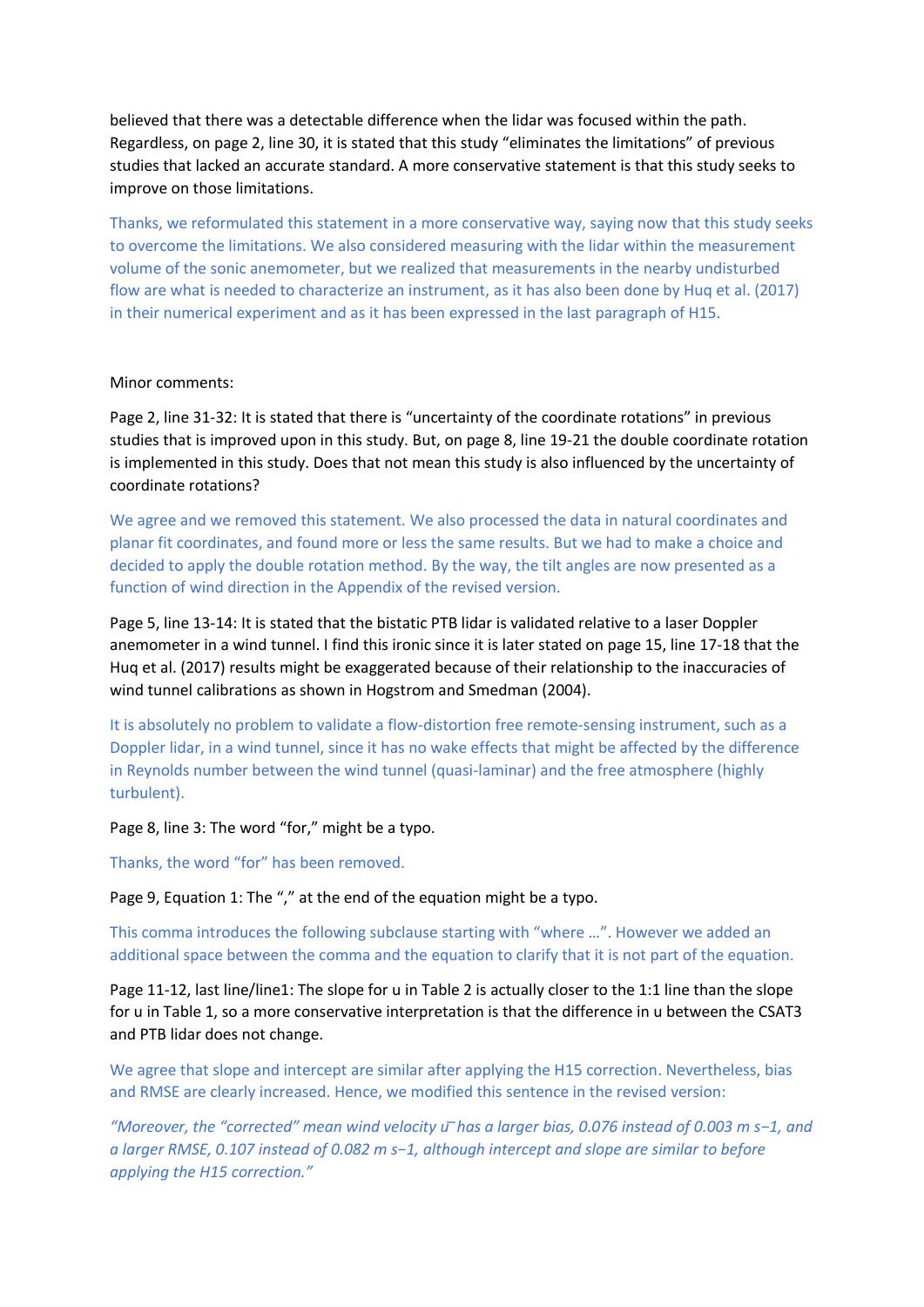Page 12, line 1-2: While this may be the case, it is worth noting that these differences are also very small on an absolute scale.

We agree and we modified this sentence in the revised version by adding the word "slightly":

"as can be seen from Table 1,  $\bar{u}$  and  $\overline{w'w'}^{1/2}$  show <u>slightly</u> larger differences from the PTB lidar after *applying the H15 correction"* 

Page 12, lines 3-6: It is interesting that the 0.041 increase in the slope of sigma w is interpreted as "systematically too large" while the 0.034 increase of slope in u\* is determined to improve "slightly". I would recommend a choice of words to emphasize that the increases in both slopes were fairly similar in size.

We agree, that these formulations might lead to a misunderstanding with respect to the effect of the H15 correction and we rephrased the corresponding sentences:

*"H15 reported that (w'w') ̅^(1/2) is increased by 4-5 % though this correction. Our results are on the lower end of this range, as the regression slope is increased from 0.989 to 1.030 (Table 2). However, the slope is now clearly larger than unity and the regression intercept for (w'w') ̅^(1/2) slightly more negative, so that the comparability is almost identical before and after the correction. The agreement of the u\_\* values improves slightly after applying the H15 correction, since the regression slope increases from 0.0973 to 1.007 and the correlation coefficient is marginally closer to unity than before (Table 1)."*

Page 14, Figure 7: I don't understand specifically what the last sentence in the caption is describing in the figure.

The spectra are multiplied with f^5/3, and this factor is increasing rapidly towards higher frequencies. Therefore, deviations from the expected flat behavior appear larger at high frequencies that at low frequencies in the inertial subrange. We changed this sentence slightly in the revised version for clarification:

# *"Note that the deviations from the expected behavior in the inertial subrange appear larger than at lower frequencies due to the premultiplication."*

Page 14, line 14-16: I find it interesting that in a relative sense, the value of 1.26 is not that different from 1.32-1.34 while 1.16 is not that different from 1.13 and 1.06. But, in Peña et al. (2019), the difference between 1.32-1.34 and 1.07-1.13 was deemed to be evidence that there were flow distortion issues with the CSAT3 but here the difference between 1.26 and 1.16 is deemed to be evidence that there are minimal flow distortion issues with the CSAT3. It is also worth noting in Peña et al. (2019) that they present results that have the H15 correction without the path-averaging correction, but not results that have the path-averaging correction but without the H15 correction. In the case of the former, the Fw/Fu ratio actually decreases by 0.039 when the path averaging correction is applied. While I do appreciate this type of analysis, perhaps this all demonstrates that it is somewhat troublesome to interpret.

We would agree that the spectral ratios analysis alone makes it difficult to assess whether a sensor is affected by flow distortion or not, or whether a correction, either for path averaging or flow distortion effect, really improves the accuracy of the measurements. In our study, we have a flowdistortion free reference instrument, which measures in an even smaller volume that the sonic anemometer and at the same temporal resolution. Moreover, it can be traced back to SI standards. No measurement device is ideal, but because of these superior characteristics makes the PTB lidar a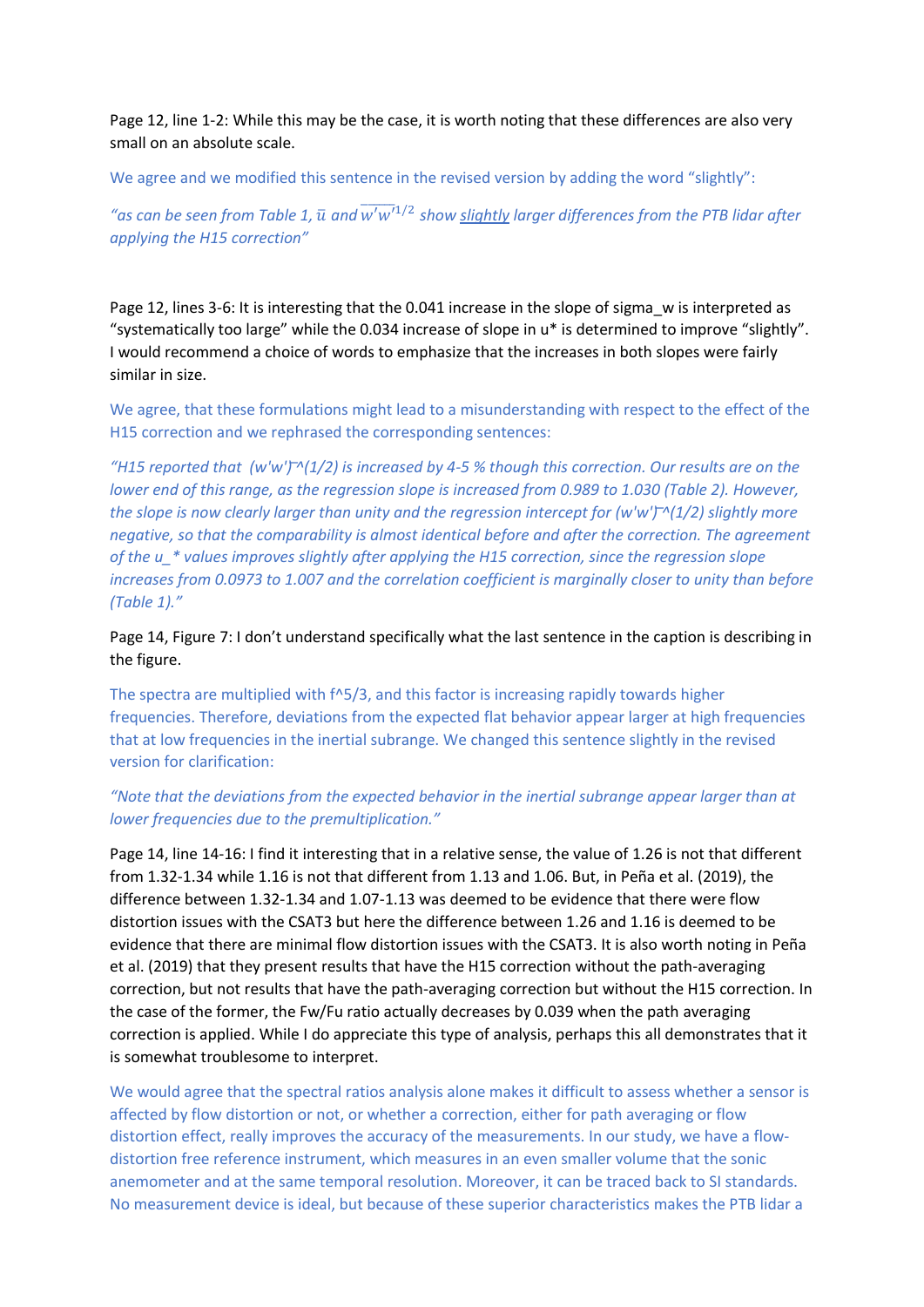very good reference instrument, and because of the good agreement with this reference instrument, we conclude that flow distortion effects of the CSAT3B are not as severe as expected and that the H15 correction does not effectively correct for the remaining flow distortion effects. Another problem is that even the flow-distortion free lidar data are not fully in agreement with the theoretical value of 4/4 for sigma\_w. We have slightly rephrased this statement in the revised version for clarification:

Hence, we suspect that this theoretical value was probably not fulfilled in reality for the ensemble spectrum, presumably because the turbulence was not quite isotropic under all atmospheric conditions during the measurement period:

*"However, these flow-distortion free data do not reach the theoretical value of 4/3, neither for Sv/S<sup>u</sup> and even less for Sw/Su. Hence, we suspect that this theoretical value was probably not fulfilled in reality for the ensemble spectrum, presumably because the turbulence was not quite isotropic under all atmospheric conditions during the measurement period."*

Page 15, Line 13-15: This is an incorrect statement. The main field studies of Horst et al. (2015) and Frank et al. (2016b) involved 5 simultaneously measured anemometers. If this statement is referring to the number of sonic anemometers that are simultaneously compared to each other, then the Bayesian statistical analysis in Frank et al. (2016b) simultaneously compares 13.

The number of sonic anemometers is not really relevant here, but we agree that it was of course more than two, and we rephrased this sentence accordingly:

*"However, these previous field intercomparisons only compared different sonic anemometers with each other, partially with different sensor geometries, but none of them can be considered as flowdistortion free as the bistatic Doppler lidar."*

Page 17, line 11-12: I am not sure this is a good statement to end on, considering the spectral plot in Figure 7 shows strange behavior in the PTB lidar in the inertial subrange and the 1.20 Sw/Su ratio in Table 3 falls short of the theoretical 1.33 value.

If the PTB lidar does not fulfill the theoretical 1.33 value, this can have theoretically three reasons.

- a) Flow distortion, which can be ruled out because this is a remote sensing instrument
- b) path averaging, which is expected to be small due to the very small measurement volume, and which was additionally ruled out to be significant by the empirical determination of the cut-off frequency.
- c) The theory of isotropic turbulence does not fully apply to all 30-min intervals of this intercomparison experiment.

Since explanation a) and b) are ruled out, we believe that the deviations from the theoretical value of 4/3 are real. Note, that the deviations from the expected spectral behavior are enlarged in the inertial subrange in Figure 7 due to the premultiplication with f^5/3, as explained above. We modified this last paragraph slightly, just to express more precisely what we intend to say:

*"In summary, the agreement of all variables tested in this comparison experiment is at least as good as or better than that between two adjacent sonic anemometers (Mauder and Zeeman, 2018). This indicates that both instruments are very precise devices for measuring turbulence statistics, particularly for vertical scalar fluxes. Considering the findings of the intercomparison experiment of Mauder and Zeeman (2018), we conclude that the other sonic anemometers tested in that study are also suitable for general flux measurements within the range of comparability and bias described in*